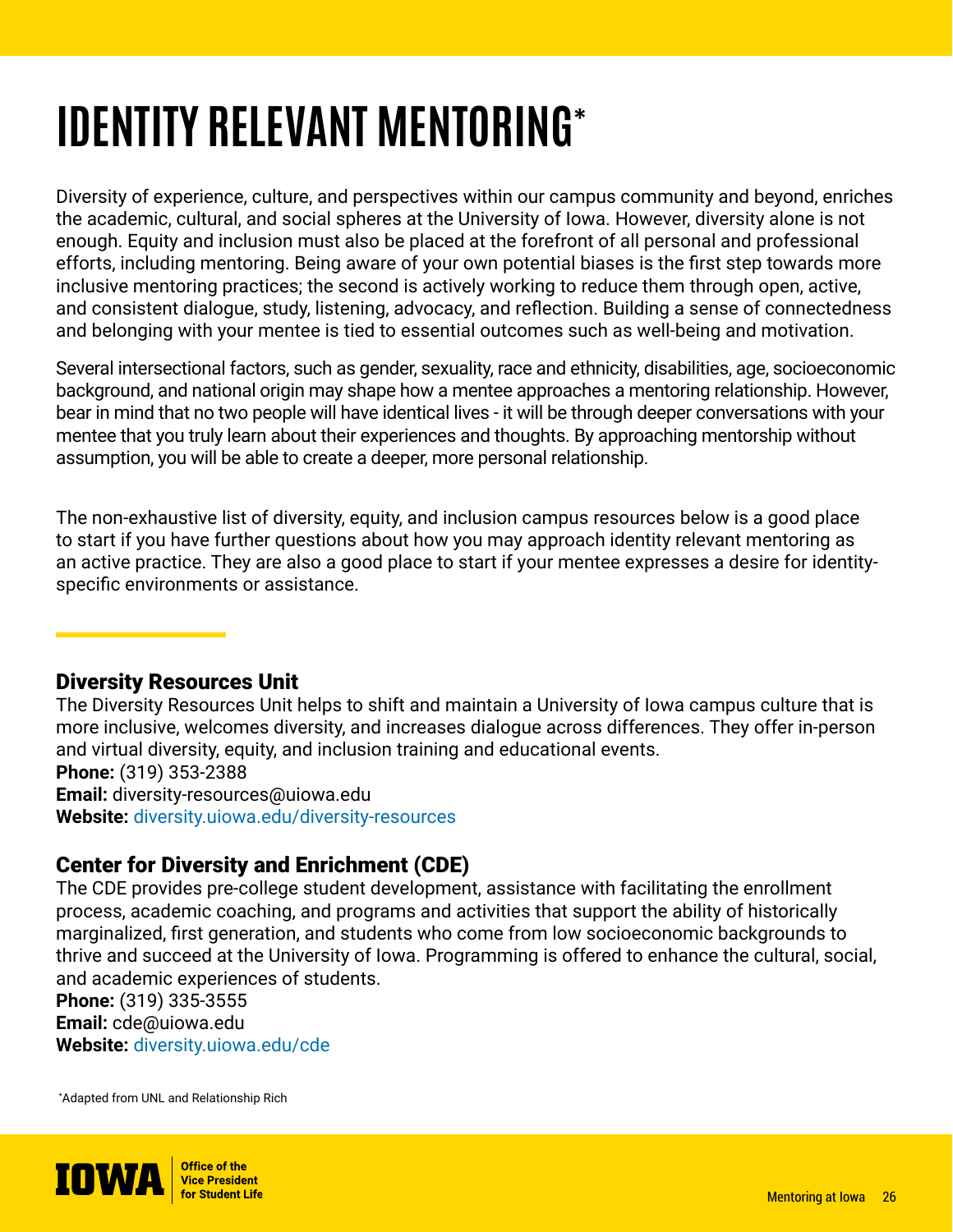## Multicultural and International Student Support and Engagement (MISSE)

MISSE is committed to supporting student success on the University of Iowa campus through planned activities at the four UI Cultural and Resource Centers, annual diversity programs, and student organization events. **Phone:** (319) 335-3263

**Website:** [multicultural.uiowa.edu](https://multicultural.uiowa.edu)

## International Student and Scholar Services (ISSS)

International Student and Scholar Services of the University of Iowa provides leadership in international education and intercultural learning through services to international students and scholars, their dependents, the University, and the surrounding community. ISSS enhances the academic, cultural, and social pursuits of students and scholars through exceptional immigration and personal advising as well as outstanding cross-cultural programming and training. **Phone:** (319) 335-0335

**Email:** isss@uiowa.edu

**Website:** [international.uiowa.edu/isss](https://international.uiowa.edu/isss)

**Coordinator, International Student Support and Engagement:** Shuhui Lin

**Phone:** (319) 335-3059 **Email:** shuhui-lin@uiowa.edu

#### Afro-American Cultural Center

Known as the Afro House, this space provides a supportive and inclusive environment and programs that empower students, faculty, staff, and community members to excel in their endeavors, stretch themselves to experience diversity, engage in activism, make positive choices, and serve their communities. **Phone:** (319) 335-8296

**Email:** aacc@uiowa.edu **Website:** [multicultural.uiowa.edu/culturalcenters/afrohouse/](https://multicultural.uiowa.edu/culturalcenters/afrohouse/) **Coordinator, Afro-American Cultural Center:** Shalisa Gladney

**Phone:** (319) 384-2084 **Email:** shalisa-gladney@uiowa.edu

## Latino Native American Cultural Center (LNACC)

The LNACC is a space to develop and foster a sense of belonging where students can authentically engage with their personal, academic, cultural, emotional, and spiritual identities in a safe, trusting, loving, non-competitive, non-judgmental, yet challenging space. **Phone:** (319) 335-8298

**Email:** lnacc@uiowa.edu

**Website:** [multicultural.uiowa.edu/culturalcenters/lnacc/](https://multicultural.uiowa.edu/culturalcenters/lnacc/)

**Coordinator, Latino Native American Cultural Center:** Isabela Flores

**Phone:** (319) 467-4557 **Email:** isabela-flores@uiowa.edu